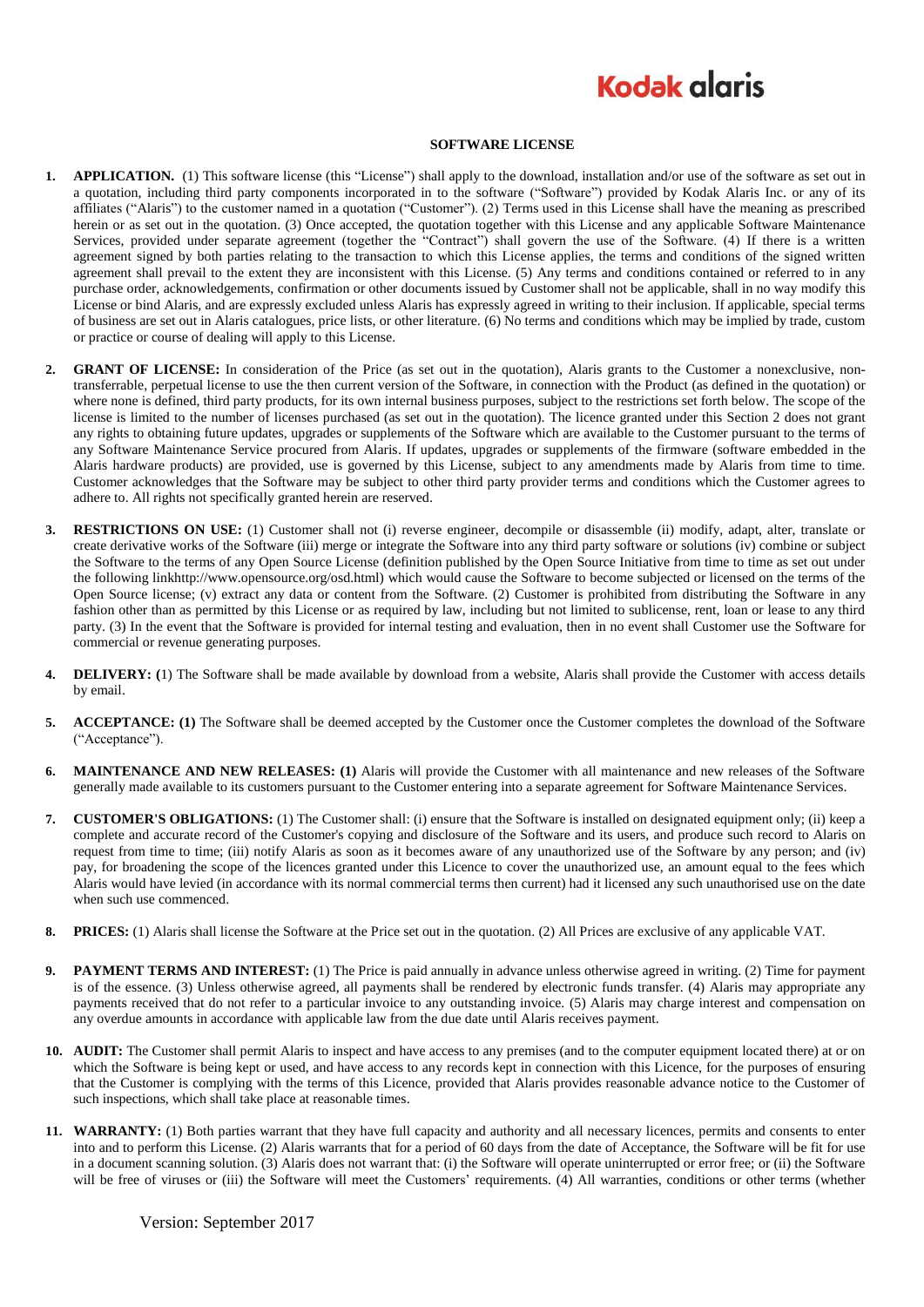## **Kodak glgris**

express or implied by statute, common law or arising from conduct or a previous course of dealing or trade custom or usage) as to quality, fitness for any particular purpose and/or merchantability, are to the fullest extent permitted by law, excluded from the Contract. (5) Alaris's warranty shall not apply in relation to any defect arising from (i) the acts, omissions, negligence or defaults of the Customer or the Customer's employees, agents or customers, (ii) failure by the Customer to implement or procure the implementation of recommendations in respect of, or solutions to errors, in the Software previously advised by Alaris, including but not limited to non-use of the most recent Software release version (iii) wilful damage, (iv) use of the Software in combination with any equipment or software not approved by Alaris; (v) any alteration, merger or modification of the Software by any person other than Alaris or its designees or without Alaris' prior written consent; (vi) any failure, fault, accident, neglect or misuse of equipment, software or media not supplied by Alaris; and (vii) any breach of Customer's obligations under this License howsoever arising. (6) Customer is not entitled to cancel or withdraw from this License or withhold payment of invoices or make deductions on account of Software claimed to be defective.

- **12. LIMITATION OF LIABILITY**: (1) Subject to (2) and (3) below, in no event, whether in contract, tort (including in either case negligence), misrepresentation (other than fraudulent misrepresentation), breach of statutory duty or otherwise pursuant to the Contract, shall Alaris be liable for any loss of profits, anticipated savings, revenue, business, loss or corruption of data or reconstruction of data, loss of use, loss of goodwill, loss due to delay or any indirect, special, incidental or consequential loss or damage whatsoever. (2) Alaris's sole obligation and liability for breach of the warranty set out in Section 11 (2) above, is for Alaris to use commercially-reasonable efforts, at Alaris' expense, to replace software media or modify the Software so that the warranty specified under Section 11 (2) is true. In the event of a warranty claim, Customer shall be responsible for the removal of any defective Software and subsequent replacement of any replacement Software. (3) Subject to (1) and (2), Alaris's aggregate liability for all other claims, whether in contract, tort (including in either case negligence), misrepresentation (other than fraudulent misrepresentation), breach of statutory duty or otherwise pursuant to the Contract, shall be limited to the Price paid by the Customer for the specific Software giving rise to the claim in the 12 months prior to the claim which the loss or damage occurred. (4) Nothing in the Contract shall be deemed to exclude or limit Alaris's liability in respect of: (i) Loss or damage caused by wilful intent or gross negligence of Alaris or Alaris's officers, employees, agents or contractors; or (ii) Injuries to or death of any person, caused by Alaris or Alaris's officers, employees, agents or contractors or (iii) any other liability which cannot be excluded at law. (5) Any claim for loss or damages, save for pursuant to (4) above, must be notified to Alaris within twelve (12) months as from the date on which the damage was caused, failing which such claim is deemed to be waived.
- **13. INTELLECTUAL PROPERTY AND COPYRIGHT:** (1) Customer acknowledges that all intellectual property rights in the Software and any updates or upgrades thereto belong and shall belong to Alaris or the relevant third-party owners (as the case may be), and the Customer shall have no rights in or to the Software other than the right to use it in accordance with the terms of this Licence. (2) Customer agrees to abide by all copyright and other applicable laws. (3) Customer shall not cause or permit any third party to cause any damage or endanger the Intellectual Property Rights of Alaris.
- **14. INDEMNIFICATION:** (1) Without prejudice to any other rights of Alaris, Customer shall indemnify Alaris for any loss suffered by Alaris (including reasonable legal fees and costs) by reason of any use by Customer, Customer's employees, agents or customers, whether arising directly or indirectly, of the Software other than in accordance with this License. (2) Customer shall further indemnify and hold Alaris harmless against any loss or damage which it may suffer or incur as a result of the Customer's breach of any third-party additional terms howsoever arising. (3) In the event of a claim, or notification of an intention to make a claim, which may reasonably be considered likely to give rise to a liability under this indemnity (Claim), Customer shall: (i) as soon as reasonably practicable, give written notice of the Claim to Alaris specifying the nature of the Claim in reasonable detail; and (ii) not make any admission of liability, agreement or compromise in (4) Customer shall have the sole right to conduct Customer shall not, except with the prior written consent of Alaris, consent to entry of any judgment or enter into any settlement that does not include as an unconditional term the giving by the claimant or plaintiff to Alaris and its Affiliates a release from all liability and blame with respect to the claim.
- **15. SUSPENSION AND TERMINATION**. (1) Without prejudice to its other rights, Alaris may terminate the Contract or in the event that (i) Customer fails to pay any sums due under the Contract (ii) Customer breaches any terms of the Contract (iii) Customer is unable to pay its debts as they fall due, passes a resolution for winding up (other than for the purposes of a solvent amalgamation or reconstruction) or if a court of competent jurisdiction makes an order to that effect, enter into a receivership or liquidation or otherwise ceases to carry on business or an analogous event occurs to Customer in any jurisdiction (iv) an event pursuant to Section 19.2 or pursuant to Section 20.6 where such event has persisted for more than 14 days. (5) On termination for any reason: (1) all rights granted to the Customer under this License shall cease (ii) the Customer shall cease all activities authorised by this Licence; and (iii) where possible the Customer shall immediately destroy or return to Alaris (at the Alaris's option) all copies of the Software then in its possession, custody or control and, in the case of destruction, certify to Alaris that it has done so.
- **16. CONFIDENTIAL INFORMATION.** (1) All non-public, confidential or proprietary information of Alaris, including but not limited to, specifications, samples, patterns, designs, plans, drawings, documents, data, business operations, pricing, discounts or rebates, disclosed by Alaris in connection with the Contract, whether disclosed orally or disclosed or accessed in written, electronic or other form or media, and whether or not marked, designated or otherwise identified as "confidential," shall be deemed to be confidential, to be used solely for the purpose of performing under the Contract and may not be disclosed or copied unless authorized in advance by Alaris in writing. (2) Upon Alaris's request, Customer shall promptly return all documents and other materials received from Alaris. (3) Alaris shall be entitled to apply for injunctive relief for any violation of this Section. (4) This Section does not apply to information that is: (i) in the public domain; (ii) known to Customer at the time of disclosure; (iii) rightfully obtained by Customer on a non-confidential basis from a third party; or (iv) is required to be disclosed by any applicable law or by order of any Court of competent jurisdiction or any government body, agency or regulatory body, provided that the receiving party shall use all reasonable endeavours to give the disclosing party as much written notice of